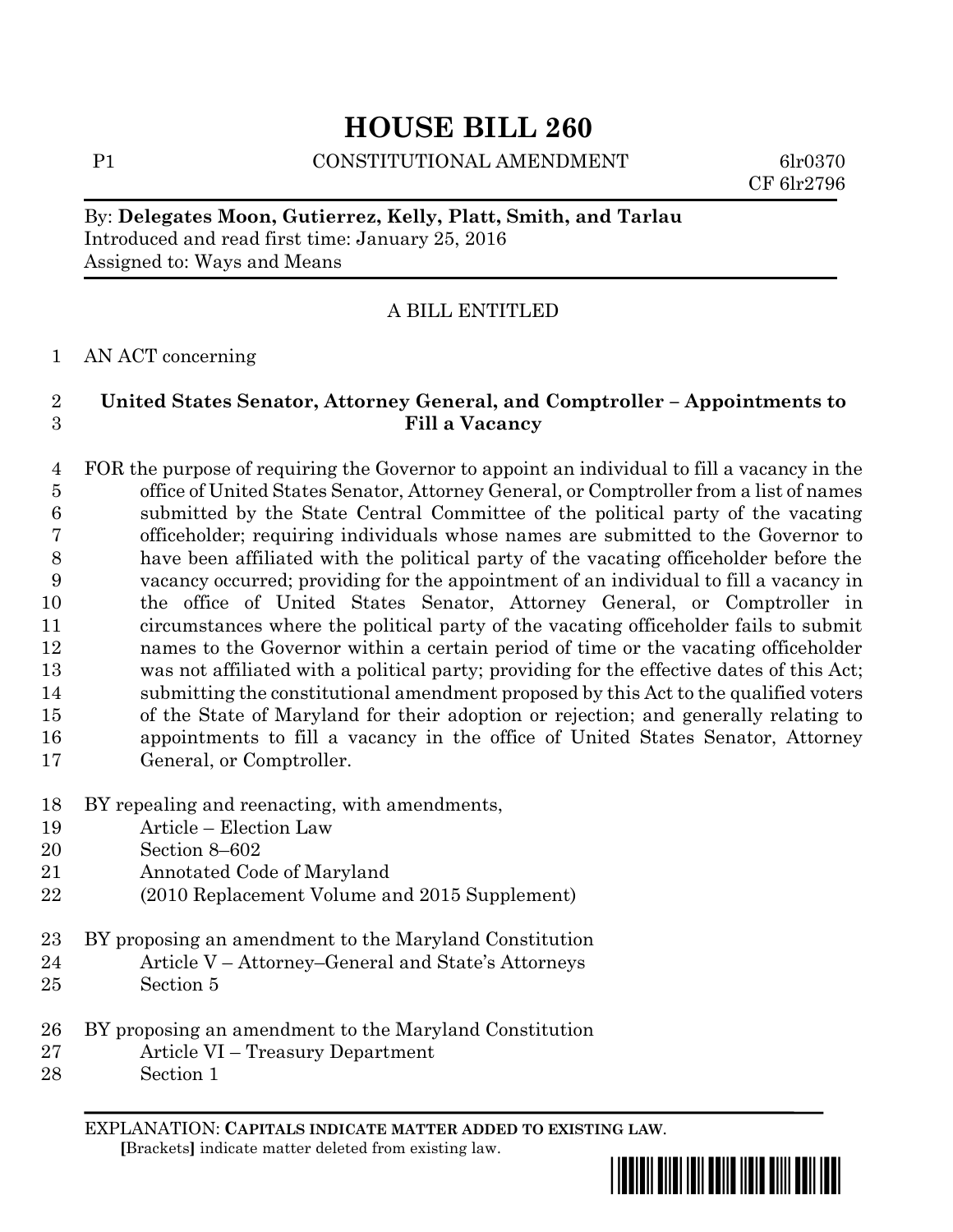**HOUSE BILL 260**

 SECTION 1. BE IT ENACTED BY THE GENERAL ASSEMBLY OF MARYLAND, That the Laws of Maryland read as follows:

#### **Article – Election Law**

8–602.

 (a) (1) **(I)** If there is a vacancy in the office of United States Senator, the Governor shall appoint an eligible individual to fill the vacancy **AS PROVIDED IN THIS PARAGRAPH**.

 **(II) THE GOVERNOR SHALL APPOINT ONE OF THREE INDIVIDUALS WHOSE NAMES ARE SUBMITTED TO THE GOVERNOR IN WRITING, WITHIN 30 DAYS AFTER THE OCCURRENCE OF THE VACANCY, BY THE STATE CENTRAL COMMITTEE OF THE POLITICAL PARTY, IF ANY, WITH WHICH THE VACATING SENATOR HAD BEEN AFFILIATED AT THE TIME OF THE SENATOR'S LAST ELECTION OR APPOINTMENT.**

 **(III) EACH INDIVIDUAL WHOSE NAME IS SUBMITTED TO THE GOVERNOR MUST HAVE BEEN A REGISTERED VOTER AFFILIATED WITH THE POLITICAL PARTY OF THE VACATING SENATOR ON THE DATE IMMEDIATELY PRECEDING THE DATE ON WHICH THE VACANCY OCCURRED.**

 **(IV) THE GOVERNOR SHALL MAKE THE APPOINTMENT WITHIN 15 DAYS AFTER NAMES ARE SUBMITTED BY THE STATE CENTRAL COMMITTEE OF THE APPROPRIATE POLITICAL PARTY.**

 **(V) IF NAMES ARE NOT SUBMITTED BY THE STATE CENTRAL COMMITTEE OF THE APPROPRIATE POLITICAL PARTY WITHIN 30 DAYS AFTER THE OCCURRENCE OF THE VACANCY, THE GOVERNOR SHALL APPOINT WITHIN ANOTHER PERIOD OF 15 DAYS ANY QUALIFIED INDIVIDUAL WHO WAS A REGISTERED VOTER AFFILIATED WITH THE POLITICAL PARTY OF THE VACATING SENATOR ON THE DATE IMMEDIATELY PRECEDING THE DATE ON WHICH THE VACANCY OCCURRED.** 

 **(VI) IF THE VACATING SENATOR WAS NOT AFFILIATED WITH A POLITICAL PARTY AT THE TIME OF THE SENATOR'S LAST ELECTION OR APPOINTMENT, THE GOVERNOR SHALL APPOINT ANY QUALIFIED INDIVIDUAL WITHIN 15 DAYS AFTER THE OCCURRENCE OF THE VACANCY.**

 (2) Except as provided in paragraph (3) of this subsection, the appointed individual shall serve until a successor is elected pursuant to subsection (b) of this section to fill the remainder of the term.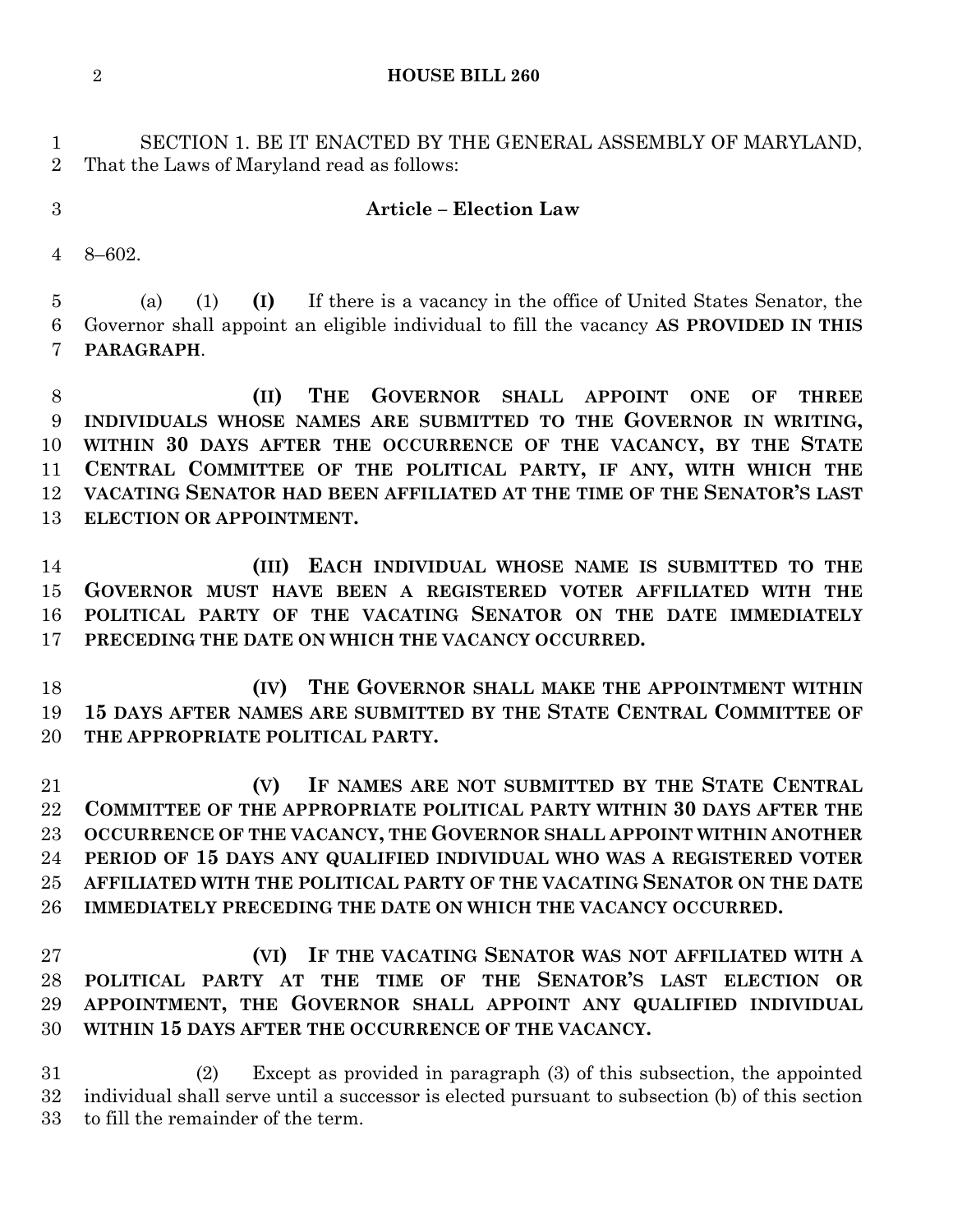#### **HOUSE BILL 260** 3

 (3) The appointed individual shall serve for the remainder of the term if the vacancy occurs after the date that is 21 days before the deadline for filing certificates of candidacy for the election that is held in the fourth year of the term.

 (b) If the vacancy occurs before the date that is 21 days before the deadline for filing certificates of candidacy for the next succeeding regular statewide election, the Governor shall issue a proclamation immediately after the occurrence of the vacancy declaring that a special primary election and a special general election shall be held at the same time as the next regular statewide primary election and regular statewide general election.

 SECTION 2. AND BE IT FURTHER ENACTED, (Three–fifths of all the members elected to each of the two Houses concurring), That it be proposed that the Maryland Constitution read as follows:

## **Article V – Attorney–General and State's Attorneys**

5.

 **(A)** In case of vacancy in the office of Attorney General, occasioned by death, resignation, removal from the State, or from office, or other disqualification, the Governor shall appoint **[**a person**] AN INDIVIDUAL** to fill the vacancy for the **[**residue**] REMAINDER** of the term **AS PROVIDED IN THIS SECTION**.

 **(B) THE GOVERNOR SHALL APPOINT ONE OF THREE INDIVIDUALS WHOSE NAMES ARE SUBMITTED TO THE GOVERNOR IN WRITING, WITHIN 30 DAYS AFTER THE OCCURRENCE OF THE VACANCY, BY THE STATE CENTRAL COMMITTEE OF THE POLITICAL PARTY, IF ANY, WITH WHICH THE VACATING ATTORNEY GENERAL HAD BEEN AFFILIATED AT THE TIME OF THE ATTORNEY GENERAL'S LAST ELECTION OR APPOINTMENT.**

 **(C) EACH INDIVIDUAL WHOSE NAME IS SUBMITTED TO THE GOVERNOR MUST HAVE BEEN A REGISTERED VOTER AFFILIATED WITH THE POLITICAL PARTY OF THE VACATING ATTORNEY GENERAL ON THE DATE IMMEDIATELY PRECEDING THE DATE ON WHICH THE VACANCY OCCURRED.**

 **(D) THE GOVERNOR SHALL MAKE THE APPOINTMENT WITHIN 15 DAYS AFTER NAMES ARE SUBMITTED BY THE STATE CENTRAL COMMITTEE OF THE APPROPRIATE POLITICAL PARTY.** 

 **(E) IF NAMES ARE NOT SUBMITTED BY THE STATE CENTRAL COMMITTEE OF THE APPROPRIATE POLITICAL PARTY WITHIN 30 DAYS AFTER THE OCCURRENCE OF THE VACANCY, THE GOVERNOR SHALL APPOINT WITHIN ANOTHER PERIOD OF 15 DAYS ANY QUALIFIED INDIVIDUAL WHO WAS A REGISTERED VOTER AFFILIATED**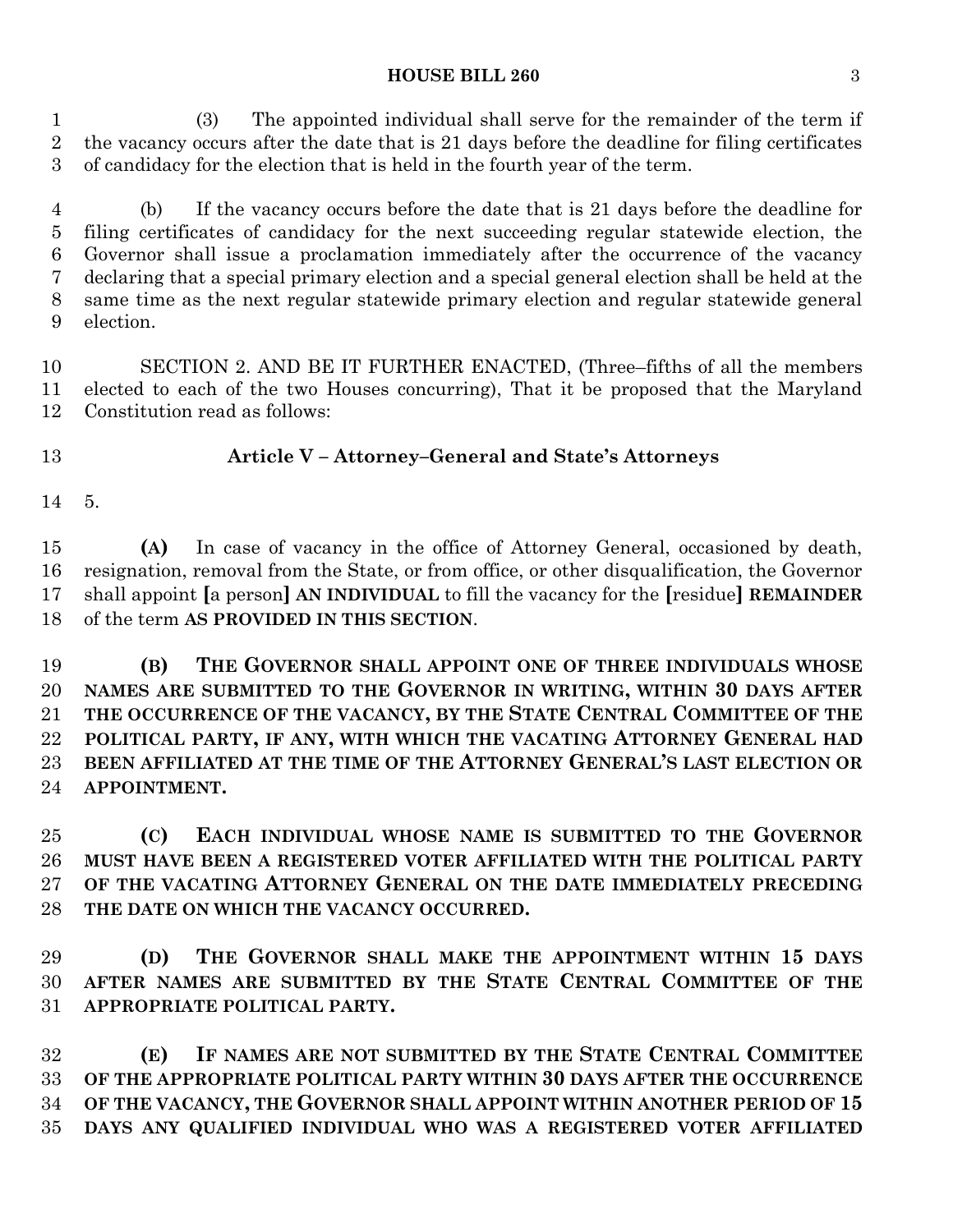#### **HOUSE BILL 260**

 **WITH THE POLITICAL PARTY OF THE VACATING ATTORNEY GENERAL ON THE DATE IMMEDIATELY PRECEDING THE DATE ON WHICH THE VACANCY OCCURRED.**

## **(F) IF THE VACATING ATTORNEY GENERAL WAS NOT AFFILIATED WITH A POLITICAL PARTY AT THE TIME OF THE ATTORNEY GENERAL'S LAST ELECTION OR APPOINTMENT, THE GOVERNOR SHALL APPOINT ANY QUALIFIED INDIVIDUAL WITHIN 15 DAYS AFTER THE OCCURRENCE OF THE VACANCY.**

## **Article VI – Treasury Department**

1.

 **(A)** There shall be a Treasury Department, consisting of a Comptroller chosen by the qualified electors of the State, who shall receive such salary as may be fixed by law; and a Treasurer, to be appointed on joint ballot by the two Houses of the Legislature at each regular session in which begins the term of the Governor, who shall receive such salary as may be fixed by law.

 **(B)** The terms of office of the Comptroller and Treasurer shall be for four years, and until their successors shall qualify; and neither of the officers shall be allowed, or receive any fees, commissions or perquisites of any kind in addition to his salary for the performance of any duty or services whatsoever.

 **(C) (1)** In case of a vacancy in the office of the Comptroller by death or otherwise, the Governor, by and with the advice and consent of the Senate, shall fill such vacancy by appointment **AS PROVIDED IN THIS SUBSECTION**, to continue until another election and until the qualification of the successor.

 **(2) THE GOVERNOR SHALL APPOINT ONE OF THREE INDIVIDUALS WHOSE NAMES ARE SUBMITTED TO THE GOVERNOR IN WRITING, WITHIN 30 DAYS AFTER THE OCCURRENCE OF THE VACANCY, BY THE STATE CENTRAL COMMITTEE OF THE POLITICAL PARTY, IF ANY, WITH WHICH THE VACATING COMPTROLLER HAD BEEN AFFILIATED AT THE TIME OF THE COMPTROLLER'S LAST ELECTION OR APPOINTMENT.**

 **(3) EACH INDIVIDUAL WHOSE NAME IS SUBMITTED TO THE GOVERNOR MUST HAVE BEEN A REGISTERED VOTER AFFILIATED WITH THE POLITICAL PARTY OF THE VACATING COMPTROLLER ON THE DATE IMMEDIATELY PRECEDING THE DATE ON WHICH THE VACANCY OCCURRED.** 

 **(4) THE GOVERNOR SHALL MAKE THE APPOINTMENT WITHIN 15 DAYS AFTER NAMES ARE SUBMITTED BY THE STATE CENTRAL COMMITTEE OF THE APPROPRIATE POLITICAL PARTY.**